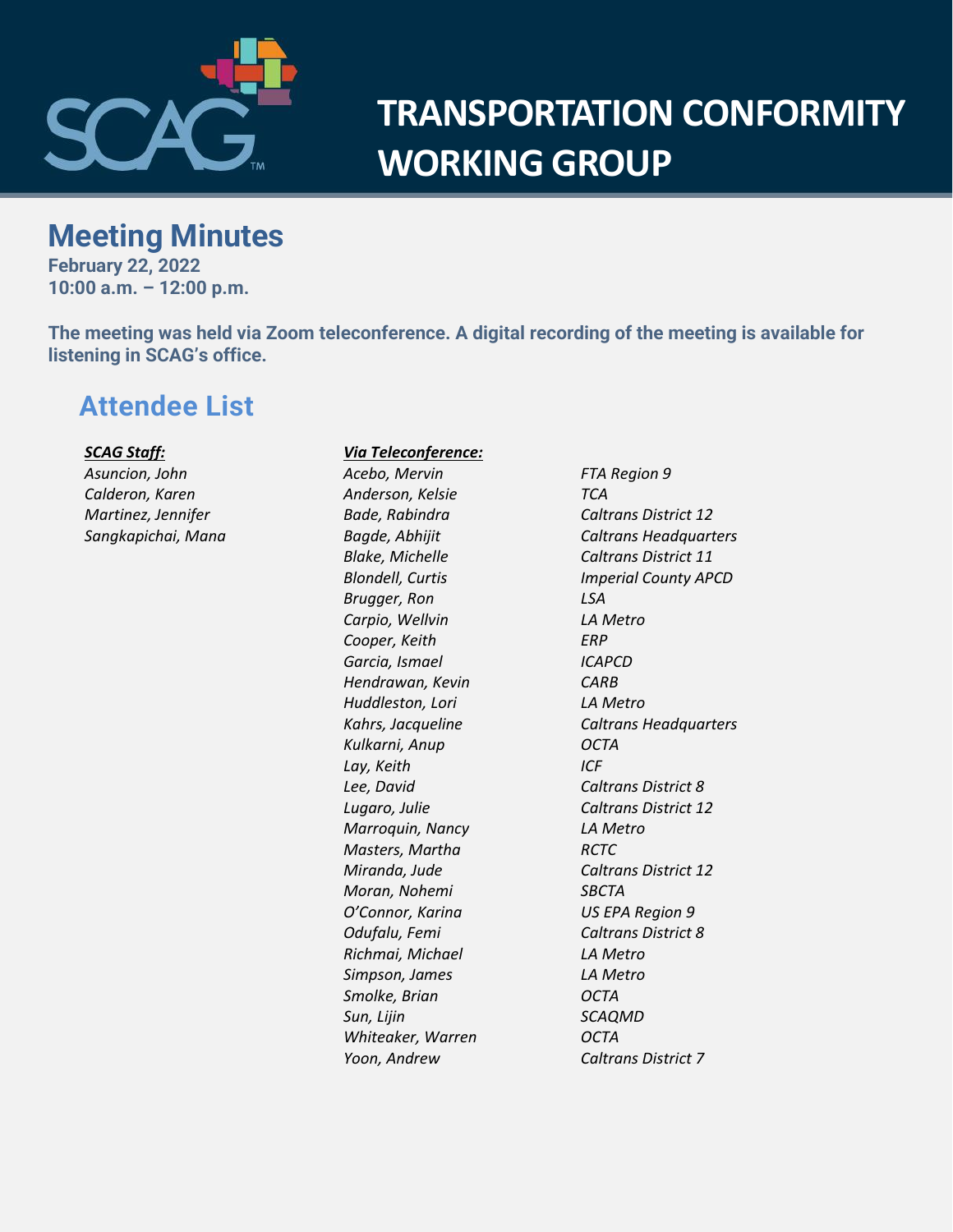

# **TRANSPORTATION CONFORMITY WORKING GROUP**

# **MEETING SUMMARY**

- **CALL TO ORDER AND SELF-INTRODUCTIONS** Karen Calderon, SCAG, called the meeting to order at 10:05 am.
- **PUBLIC COMMENT PERIOD** None.
- **CONSENT CALENDAR**
	- 3.1. December 7, 2021 TCWG Meeting Minutes The meeting minutes were deferred to next TCWG Meeting.
	- 3.2. January 25, 2022 TCWG Meeting Minutes The meeting minutes were deferred to next TCWG Meeting.

### **INFORMATION ITEMS**

- 4.1. Review of PM Hot Spot Interagency Review Forms (10 minutes)
	- **LALS06rev**: It was determined that this project is not a project of air quality concern. (Caltrans HQ concurrence was obtained via email after the meeting)
	- **LA0G441**: It was determined that this project is not a project of air quality concern. (Caltrans HQ concurrence was obtained via email after the meeting)
- 4.2. Revised OCTA TCA TCM Substitution Emissions Analysis Methodology and Findings
	- Anup Kulkarni, OCTA, presented the revised TCA TCM Substitution to replace three TCA capital improvement TCM projects (FTIP Project IDs: 10254, ORA050, & ORA051) with three signal synchronization projects to be completed by the end of 2022.
	- Brian Smolke, OCTA, presented the details of the Emissions Analysis Methodology, including details on OCTAM, running EMFAC2017, and application of the CMAQ Toolkit methodology to calculate emissions reductions benefits of both the TCA TCM projects and the proposed substitute signal synchronization projects.
	- The analysis results showed Proposed Substitute Projects would yield less than or equivalent amounts of emissions for all criteria pollutants for all milestone years compared to TCA TCM projects.
	- For next steps, SCAG staff planned to release a draft report for public review in the week of February 28, and address any comments in the proposed final report to be presented to SCAG's EEC on April 7 for recommended adoption by SCAG's Regional Council on May 5.
- 4.3. Revised OCTA Four Transit TCM Projects Substitution Request
	- Anup Kulkarni, OCTA, presented a request for substitution of four transit TCM projects (FTIP Project IDs: ORA170205, ORA085004, ORA130099, & ORA030612) with a new 10-mile Bravo! express bus line from ARTIC to South Coast Metro District to be completed by the end of 2022.
	- Brian Smolke, OCTA, presented the details of the Emissions Analysis Methodology.
	- The analysis results demonstrated that the proposed substitute TCM project would yield less than or equivalent amounts of emissions compared with the four previously committed TCM for all criteria pollutants for all milestone years.

#### 4.4. RTP Update

John Asuncion, SCAG, reported the following:

At the Joint Meeting of the Policy Committees on February 3, 2022, SCAG staff presented key findings for demographics, transportation finance, congestion, modal changes, and goods movement, and housing production; A panel discussion was also held on some of the emerging and prominent issues, including equity.